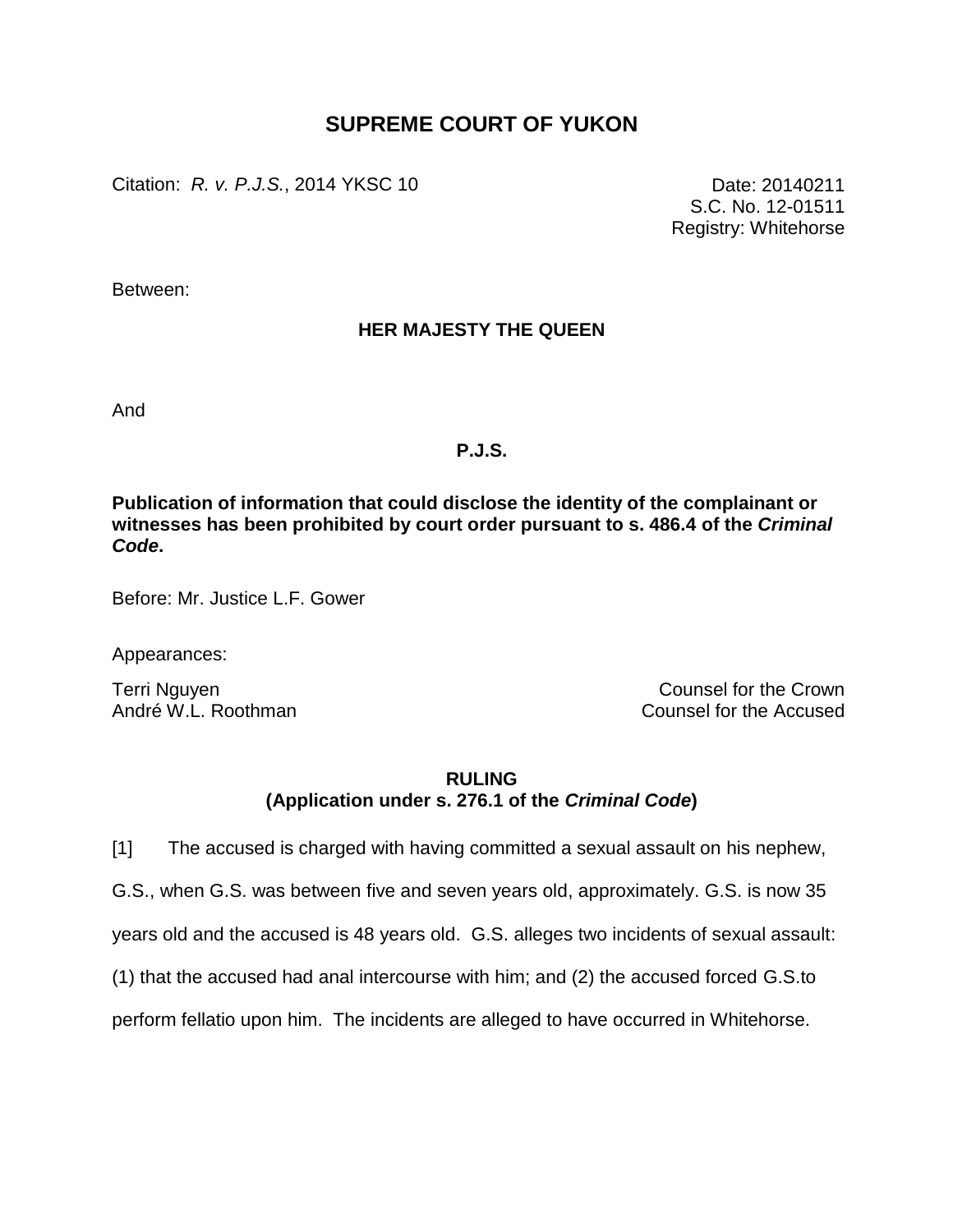[2] This is a pre-trial application by the accused to determine whether certain evidence is admissible under s. 276(2) of the *Criminal Code* (the "*Code*"). The accused wants to cross-examine G.S. about certain disclosures he made about other persons who sexually assaulted him when he was a child. Technically, this would be evidence that the complainant "has engaged in sexual activity" with another person and would not be admissible under s. 276(1) of the *Code* to support an inference that, by reason of the sexual nature of that activity, G.S.:

- "(a) is more likely to have consented to the sexual activity that forms the subject-matter of the charge; or
- (b) is less worthy of belief."

These are referred to as the "twin myths": *R.* v. *Darrach*, 2000 SCC 46, at para.32.

[3] However, pursuant to s. 276(2) of the *Code*, the accused may adduce evidence that "the complainant has engaged in sexual activity other than the sexual activity that forms the subject-matter of the charge", if this Court determines that the evidence:

- "(a) is of specific instances of sexual activity;
- (b) is relevant to an issue at trial; and
- (c) has significant probative value that is not substantially outweighed by the danger of prejudice to the proper administration of justice."

In making this determination, I am to have regard to the factors set out in s. 276(3),

including the right of the accused to make a full answer and defence.

[4] Defence counsel has indicated that he wishes to cross-examine G.S. about

disclosures relating to three particular individuals: another of the complainant's uncles,

D.S.; the complainant's aunt, A.S.; and one of the complainant's former school principals,

J.V. Defence counsel has also clarified that his questioning about these disclosures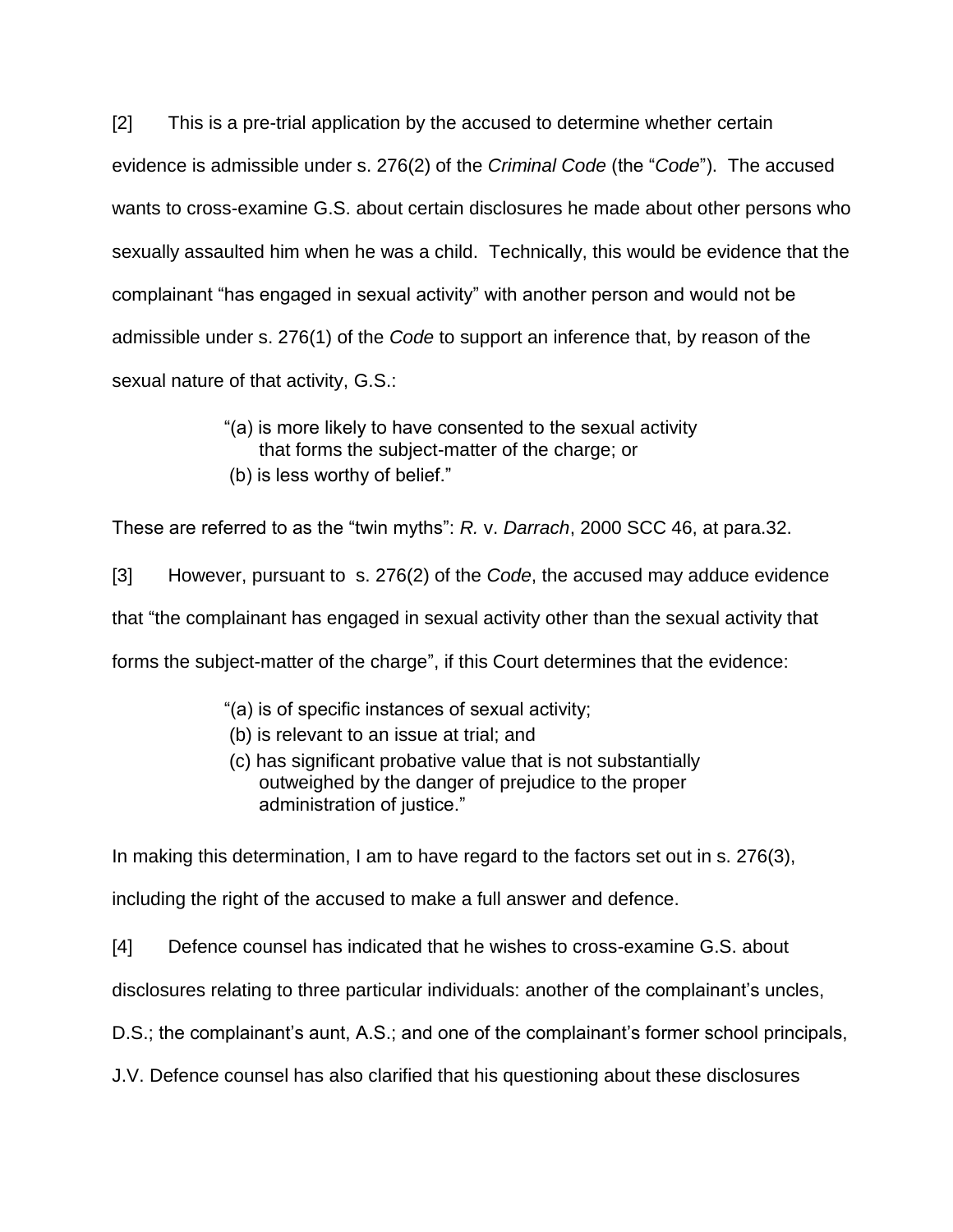would not be for the purpose of challenging the truth of the allegations. Indeed, counsel went so far as to say that the accused is willing to accept that those incidents happened. What counsel wants to pursue in this regard is when disclosures were made, to whom, and the details of the disclosures. Defence counsel anticipates that this line of questioning will establish that G.S. has been inconsistent in making these disclosures and that this inconsistency will undermine the reliability of G.S.'s specific allegations against the accused. Counsel submits that the reliability of the complainant's testimony will be particularly important at trial, given that the alleged incidents took place almost 30 years ago, when G.S. was still a relatively young child.

[5] In a previous ruling in this matter, cited at 2013 YKSC 125 (unpublished), I ordered the production of certain records in the custody of a counsellor of G.S. [Redacted] I will refer to them cumulatively as "the counselling records".

[6] The other sources of the disclosures pointed to by defence counsel are two witness statements given by G.S. to the RCMP, and G.S.'s testimony at the preliminary inquiry.

[7] As I understood her, Crown counsel does not oppose cross-examination on the disclosures relating to the uncle, D.S., as these are inextricably linked with the allegation of forced fellatio against the accused. Indeed, it appears that G.S. alleges that both the accused and D.S. were involved in that incident, and that the allegations against both individuals are within one transaction.

[8] Crown counsel also concedes that the reliability of G.S.'s testimony will be a live issue at trial.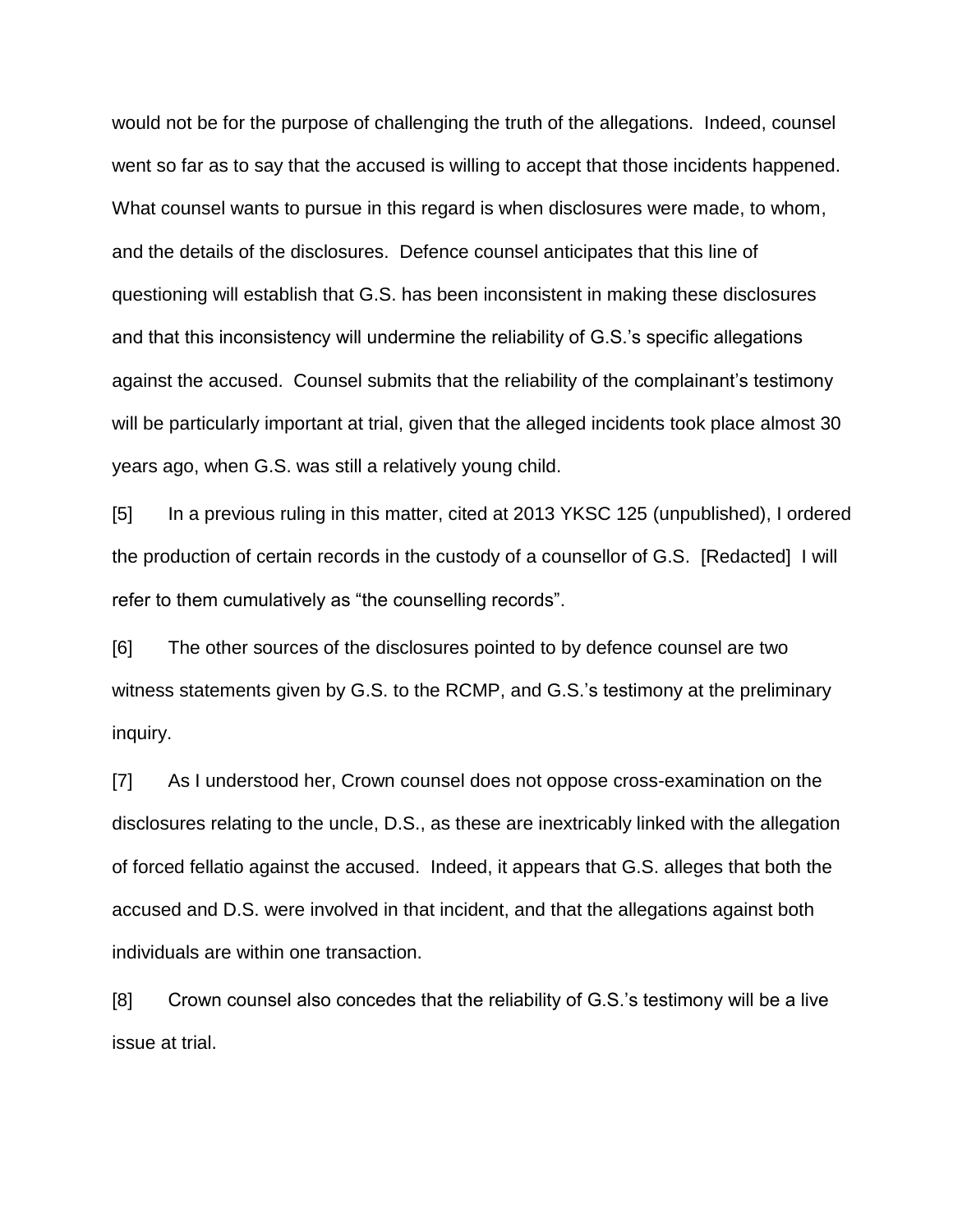[9] Initially, Crown counsel opposed any cross-examination on the disclosure relating to G.S.'s aunt, A.S., on the grounds that the evidence relating to A.S. is a "collateral matter". However, when we discussed further the general rule against calling evidence on collateral matters, as referred to in *R.* v. *A.R.B.*, (1998), 41 O.R. (3d) 361 (C.A.), at para. 13, counsel seemed to resile from this opposition.

[10] In *A.R.B.*, the Ontario Court of Appeal referred to the rule as follows:

"13 Furthermore, the general rule is that one cannot impugn a witness's credibility by contradicting the witness on matters which are collateral even in a case where the "core" issue is credibility. As stated in *Phipson*, supra, at para 12- 33:

A party may not, in general, impeach the credit of his opponent's witness by calling witnesses to contradict him as to matters of credit or other collateral matters, and his answers thereon will be conclusive. This rule is not absolute. The test whether a matter is collateral or not is this: "if the answer of a witness is a matter which you would be allowed on your own to prove in evidence - if it had such a connection with the issues, that you would be allowed to give it in evidence - then it is a matter on which you may contradict him."

[11] As I understand it, G.S. first disclosed his allegations against A.S. in his second statement to the RCMP, dated September 21, 2012. In the excerpt of that statement in evidence on this application, it appears that G.S. is saying that A.S. sexually assaulted him, and otherwise abused him physically and mentally, at about the same time and in about the same place that G.S. alleges he was sexually assaulted by the accused.

[12] As I noted above, defence counsel will not challenge the truthfulness of G.S.'s

allegations against A.S. Rather, he only wishes to explore when they were made, to

whom, and the details of the allegations. Defence counsel has further confirmed that he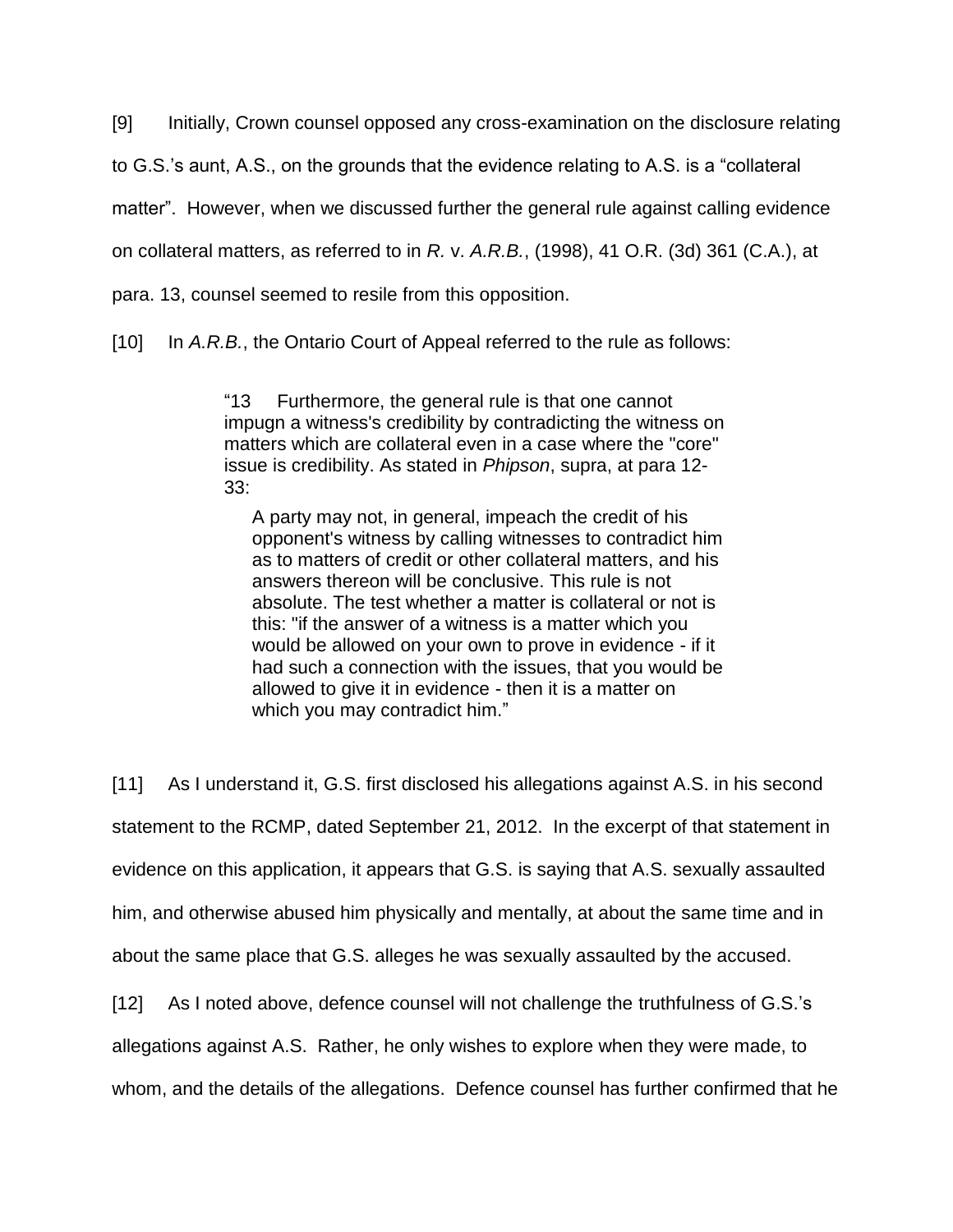does not intend to call any evidence to rebut what G.S. may say about the allegations. Therefore, I fail to see how this evidence can be considered "collateral". On the contrary, I am satisfied that the accused should be able to raise the issue of inconsistency regarding these allegations, as that properly relates to the reliability of G.S.'s testimony overall. In summary, I am satisfied that this line of questioning meets the threefold test under s. 276(2) of the *Code* and is properly part of the accused's right to make a full answer and defence.

[13] The third line of questioning at issue relates to the allegations made by G.S.

against J.V. in the counselling records. [Redacted]

[14] Defence counsel wants to ask G.S. why he did not disclose this sexual assault to the police in either of his two statements. In particular, counsel points to the statement of September 21, 2012, in which G.S. apparently addressed his complaints against the accused, and further made his first complaint against A.S. At page 9 of the statement, the following exchange occurred:

- "Q: You mentioned two times with ah [the accused] ah two incidents um that were around in the same time frame um concerning [the accused] are there any other incidents that we should ah memories we should explore?
- A: There is but I, I have… I want to try to deal with it one at a time.
- Q: Okay.
- A: The only two that really stick out is [the accused] and [A.S.], ones that really hurt me…." (my emphasis)

[15] As I understood her, Crown counsel submitted that it would be unfair to crossexamine G.S. on why he did not disclose the J.V. incident to the police because: (a) that incident occurred at a different time and place than the allegations against the accused; and (b) the police were not asking G.S. to discuss all the sexual assaults against him